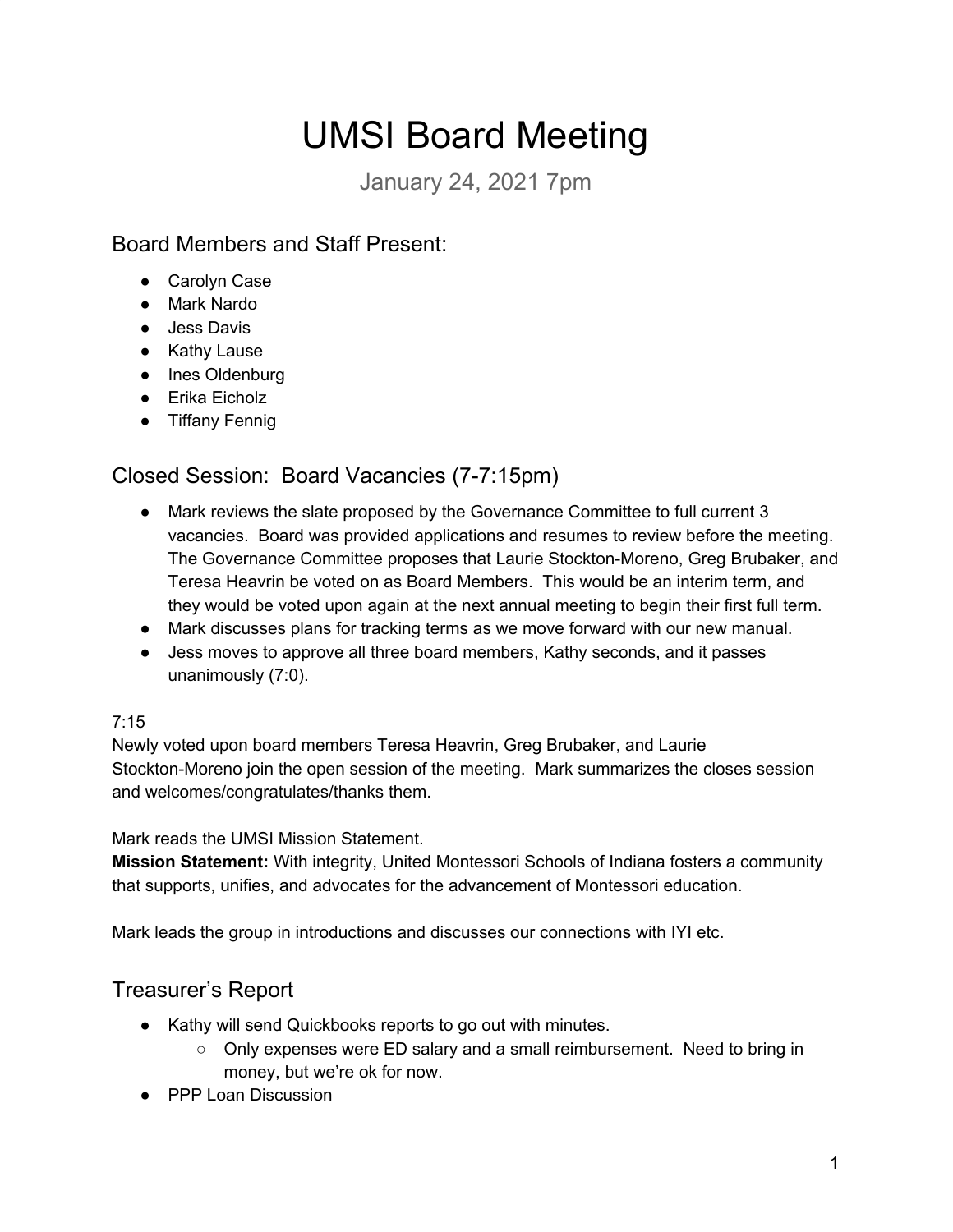$\circ$  A challenge may be that Carolyn is not paid as an employee (contracted, self-employed); may mean that we are not eligible for a PPP loan. Her salary has been reported historically as "non-employee compensation".

# Executive Director Report

- Membership
	- $\circ$  Teresa will be helping with membership
	- $\circ$  Adding organizational membership
	- $\circ$  Virtual continuation of the "Montessori road trip" planned last year
- Trine
	- $\circ$  Webinar for offerings coming soon
- Summer Training
	- $\circ$  Discussion of using the week of July 19
	- $\circ$  Discussion of splitting ages into three locations for reduced gathering size (perhaps being all together for the overview beginning, perhaps even those would be divided into age groups)
- Fall Conference
	- $\circ$  Trine may be willing to co-host/sponsor the fall conference!!! More information to come.

# Other Committee Updates

## **Advocacy Committee**

• No new updates

#### Validation Committee

• Updating paperwork systems and streamlining procedures while not able to go into schools

#### Social Justice

• Jamie is interested in gathering the committee to brainstorm next projects

## Governance Committee

- Procedure for board slate (November)
- We discuss what documents need to be disseminated to new board members and that we need to focus on onboarding new members well. Mark suggests a small group of officers and ED meet with new board members.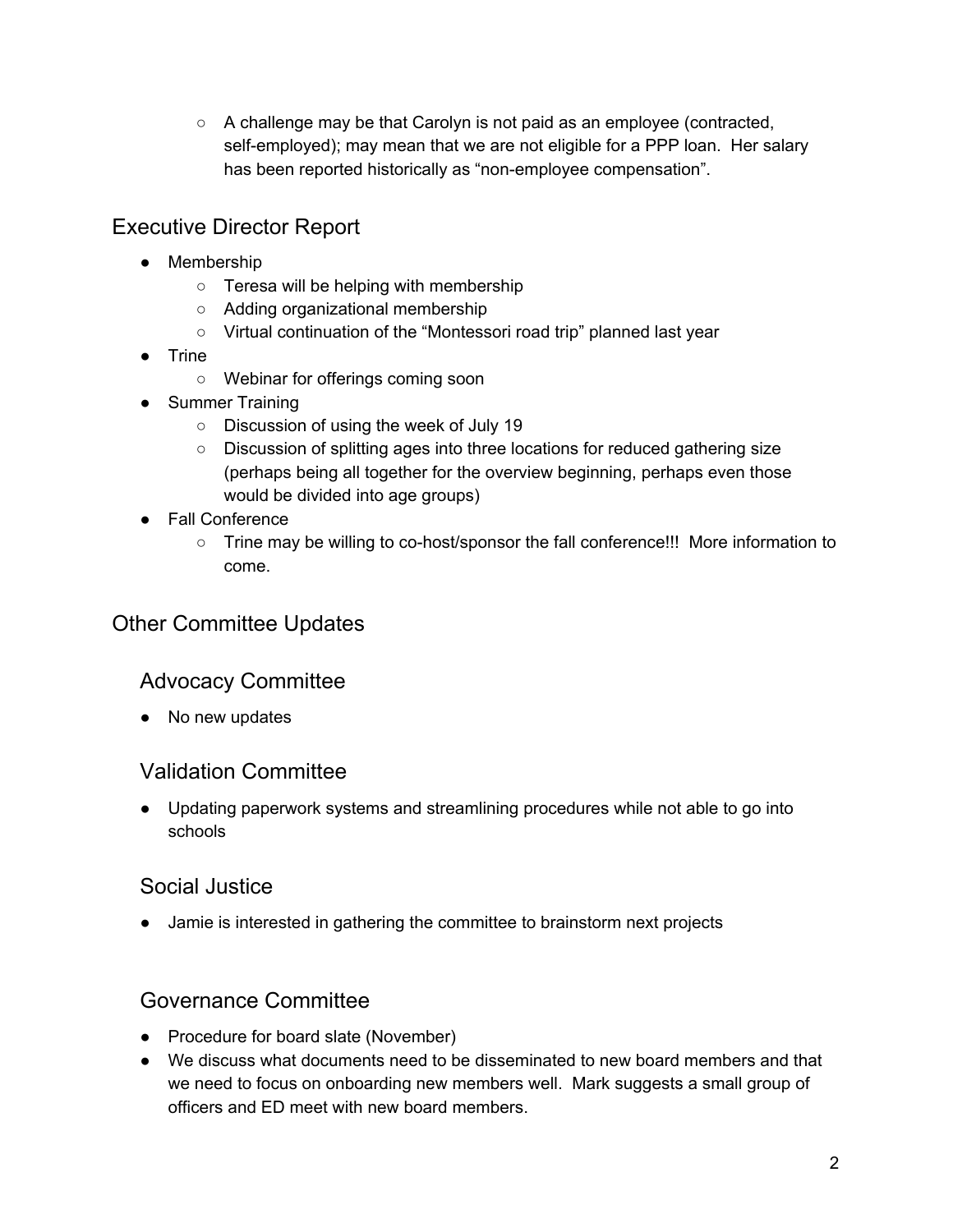## Other Business

- Creation of a committees calendar
	- $\circ$  Jess mentioned that we set a goal to do this at the last meeting and committees need to still establish their calendars.
- Revenue Streams
	- $\circ$  Mark, Jamie, and Carolyn are planning to look at new grant opportunities

#### **Next meeting: - Dates/Times**

*March 21, 2021 May 16, 2021 July 18, 2021*

**Meeting adjourn - 8:03 PM**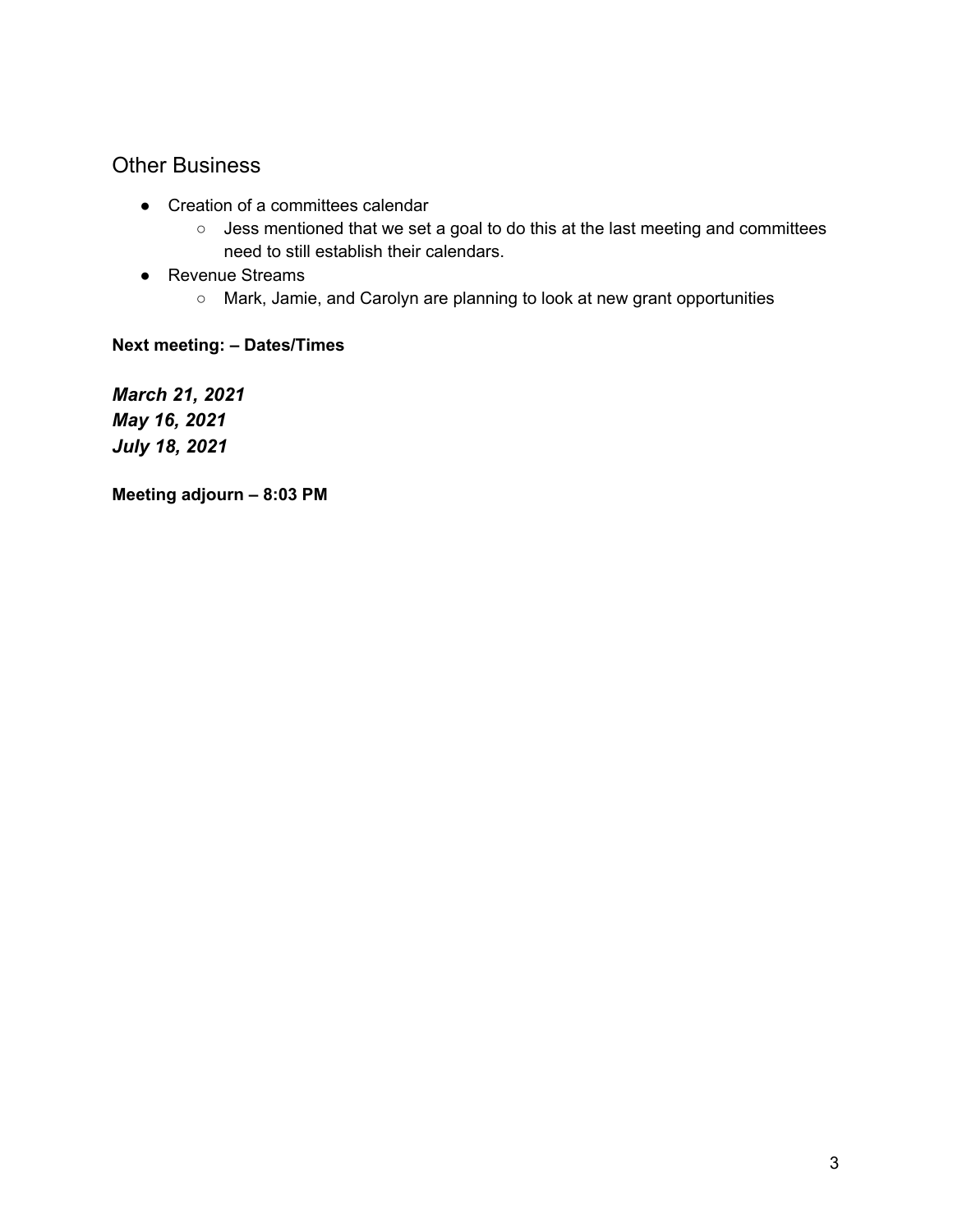# UNITED MONTESSORI SCHOOLS OF INDIANA

#### BALANCE SHEET

As of January 24, 2021

|                                     | <b>TOTAL</b>   |
|-------------------------------------|----------------|
| <b>ASSETS</b>                       |                |
| <b>Current Assets</b>               |                |
| <b>Bank Accounts</b>                |                |
| <b>BUSINESS CLASSIC (9905)</b>      | 12,479.31      |
| Reimbursement                       | 107.63         |
| TOTAL BUS CHK (3296)                | 7,720.77       |
| <b>Total Bank Accounts</b>          | \$20,307.71    |
| <b>Other Current Assets</b>         |                |
| <b>Uncategorized Asset</b>          | $-16,202.63$   |
| <b>Total Other Current Assets</b>   | $$ -16,202.63$ |
| <b>Total Current Assets</b>         | \$4,105.08     |
| <b>TOTAL ASSETS</b>                 | \$4,105.08     |
| <b>LIABILITIES AND EQUITY</b>       |                |
| <b>Total Liabilities</b>            |                |
| Equity                              |                |
| Opening Balance Equity              | 28,748.03      |
| Owner's Pay & Personal Expenses     | $-44.34$       |
| <b>Retained Earnings</b>            | $-24,573.61$   |
| Net Income                          | $-25.00$       |
| <b>Total Equity</b>                 | \$4,105.08     |
| <b>TOTAL LIABILITIES AND EQUITY</b> | \$4,105.08     |